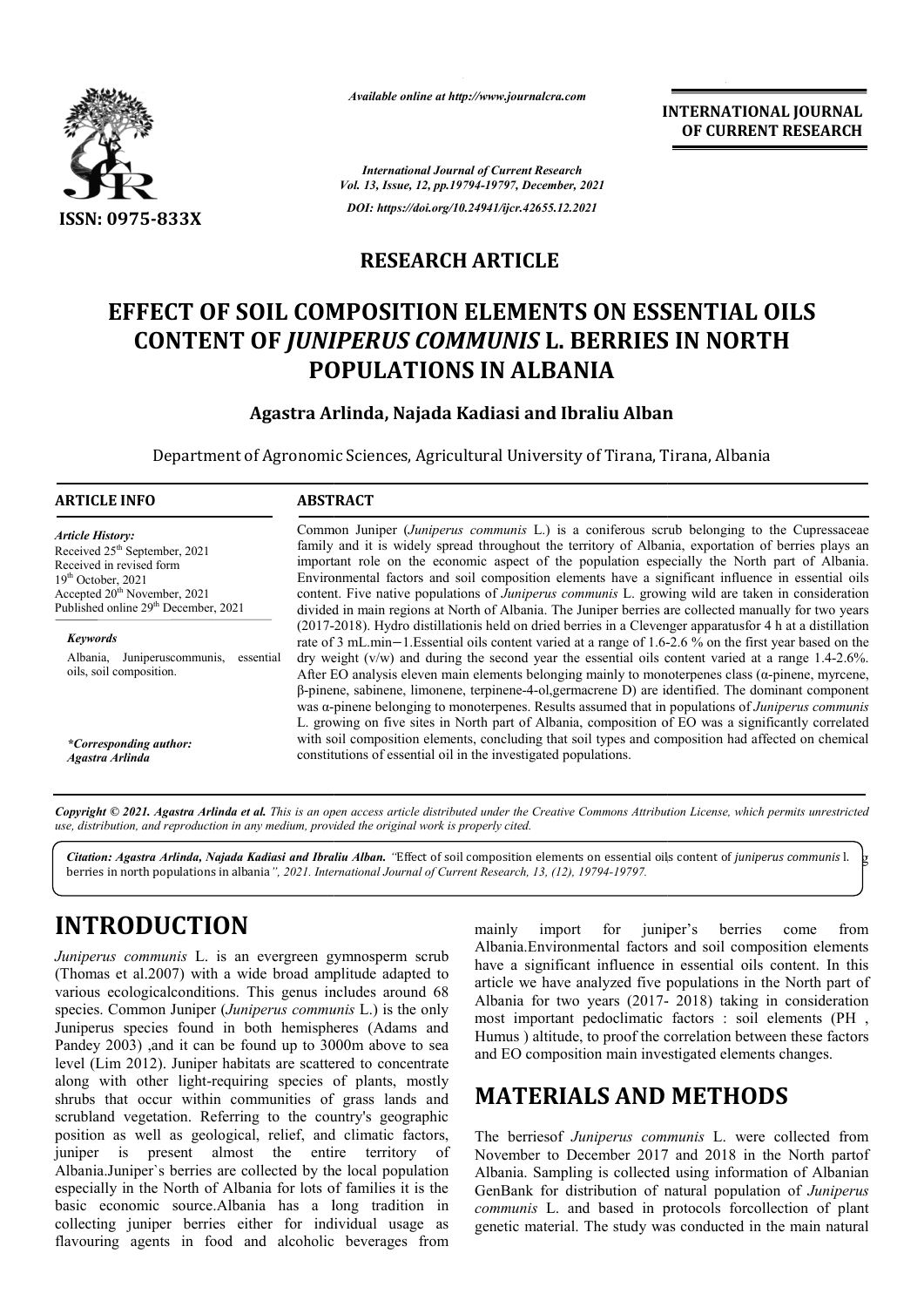growing areas of common juniper (*Juniperus communis L.)*  populations in Albania. Between the localities it is considered a large distance for the purpose of having diversity. Regarding the locations for considering as a reference matter also the altitude (Figure 1). Voucher specimens were deposited in Genetics and Plant Breeding Laboratory Department of Agriculture Sciences, Agricultural University of Tirana. Berries were cleaned from impurities and naturally dried at room temperature.

**Collection of plant material:** Scrubs were selected to each locality mentioned and their positions were recorded by GPS. 100g of Juniper berries from each scrub were collected manually into linen bags for each year (2017-2018) stored in room temperature after cleaned and dried.



**Figure 1**. *Map of Juniperus communis collected in the North part of Albania*

Soil samples were collected in all 5 localities around 1 m diameter each scrub from which the berries werecollected. The upper layer of ground was removed and then the soil samples were collected with the soil drill from 0-15 cm layer and then delivered to the laboratory of in Albanian Transfer Technology Center of Fushe-Kruja.

**Isolation of the Essential Oil:** *Juniperus communis* L. berries were submitted to hydro distillation (100 g berries in 0.4 liters of water contained in a 1-liter flask) in a Clevenger apparatusfor 4 h at a distillation rate of 3 mL.min−1 according to Pharmacopoeia European (2004). The content of EO is determined as weight percentage.

**GC/MC analysis:** Analysis of the composition of the essential oil of *Juniperus communis* L berries was carried out with PC-PA-014-17J19 method by FAST GC-FID (in French). Identifications are validated by GC-MC in February 2019 approved by "LaboratoriePhyto Chemia".

## **RESULTS AND DISCUSSION**

**EO analysis:** The EO yield depended on the years and the locations (Table 1). Essential oils content varied at a range of 1.6-2.8 % on the first year based on the dry weight  $(v/w)$  and during the second year the essential oils content varied at a range 1.4-2.6 %. The highest yield in year 2017 was 2.8% corresponding in Diber. The highest yield percentage corresponds in Tropoje with 1.6 %. Referring to the second year 2018 , the highest percentage of EO yield is 2.6 % corresponding in Diber and the lowest percentage is found in Tropoja, 1.4%.

**Components found in EO analysis:** After EO analysis is performed, eleven typically elements belonging mainly to monoterpenes class are identified. The dominant component was  $\alpha$ -pinene belonging to monoterpenes class. In the first year the ranges for α-pinene varied between 21.78 % - 27.12 %. In the second year the values varied from 25.08 % - 29.72 %.

#### **Evaluation of soil components**

**Humus:** Humus content is one of the most important factors analyzed in correlation with EO content. In sites taken in consideration for the study the humus content ranged from 8.65% in Boge to 1.66 % in Tropoje . A significant correlation  $(p<0,05)$  was found between the humus content and EO yield.In Boge where the humus content is 8.65 % the range of EO content was 2.6 % and the lowest range of humus content (Tropoje–1.66) corresponds with the lowest EO content1.6 % . Based to this fact , the low amount of humus is related to the low production of EO yield. It is possible that the lower amount of humus in the soil content may not only be related to its low production but also in greater mineralization (Jozef Fejér, Daniela Gruľová, Adriana Eliašová; 2018 ) this may reflect positively in the accumulation of EO.

#### **Analysis of Variance**

**Ph content related to EO yield:** The soil Ph values in five localities ranged from7.9–8.4 which means that the soil is typically alkaline. The two-factorial analysis of variance in five populations in the North of Albania for the Ph value and EO yield content resulted that for these two elements there is no correlation proven statistically since p>0.05.

#### **Main components in EO**

**α-Pinene:** Different ranges in percentage of α-Pinene was evaluated in five different localities for two years taken in study. The highest percentage in 2017was registered in Magellare(27.8 %) and the lowest percentage was registered in Boge (21.78%). In 2018 The highest percentage was registered in Boge (29.72 %), and the lowest percentage was registered in Maqellare (21.78%).When we compare the two years,we evaluate an increasement of the percentage of α-Pinene in 2018 comparing the year 2017.

**Myrcene:** Different ranges in percentage of Myrcene was evaluated in five different localities for two years taken in study. The highest percentage in 2017 was registered in Ostren(25.6 %) and the lowest percentage was registered in Tropoje (6.77%). In 2018 The highest percentage was registered in Ostren (21.6 %) and the lowest percentage was registered in Vermosh (6.57%). When we compare the two years, we evaluate andecrease of the percentage of Myrcene in 2017 comparing the year 2018.

Sabinene: Different ranges in percentage of Sabinene was evaluated in five different localities for two years taken in study. The highest percentage in 2017 was registered in Boge (17.40 %) and the lowest percentage was registered in Ostren (9.19%). In 2018 The highest percentage was registered in Boge (13.89 %) and the lowest percentage was registered in Vermosh (9.51%). When we compare the two years, we evaluate a decrease of the percentage of Myrcene in 2017 comparing the year 2018.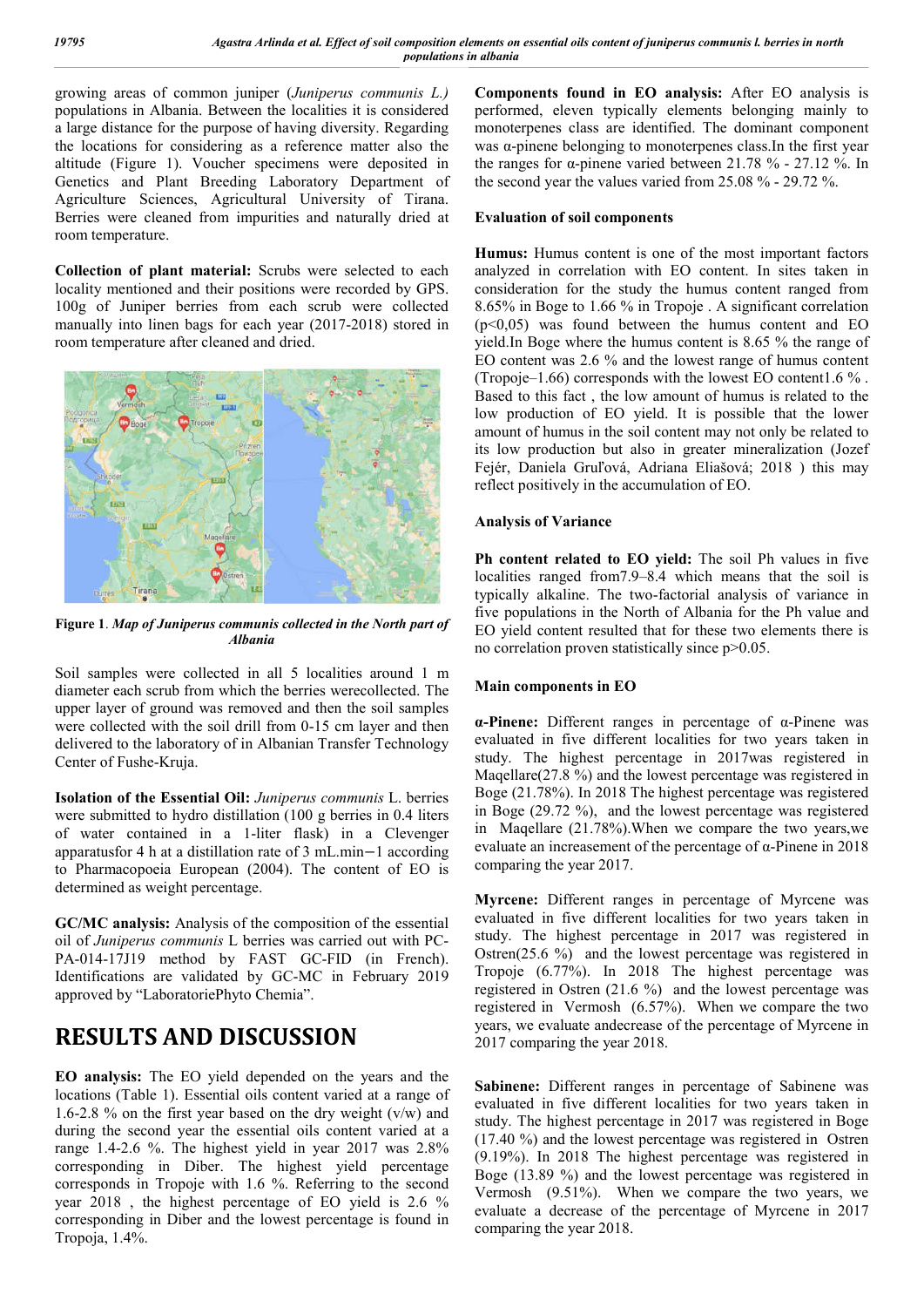| <b>Sites</b> |      | Alt(m) |      | $\mathbf{H}$ u % |      | $ph - log(H+)$ |      | EO % |  |
|--------------|------|--------|------|------------------|------|----------------|------|------|--|
|              | Year |        | Year |                  |      | Year           |      | Year |  |
|              | 2017 | 2018   | 2017 | 2018             | 2017 | 2018           | 2017 | 2018 |  |
| Vermosh      | 1046 | 1046   | 2.48 | 2.48             | 8.3  | 8.3            | 2.6  | 2.2  |  |
| <b>Boge</b>  | 899  | 899    | 8.65 | 8.65             | 7.9  | 7.9            | 2.6  | 2.4  |  |
| Magellare    | 796  | 796    | 2.07 | 2.07             | 8.4  | 8.4            | 1.8  |      |  |
| Ostren       | 1048 | 1048   | 5.59 | 5.59             | 7.9  | 7.9            | 2.8  | 2.6  |  |
| Tropoje      | 1255 | 255    | . 66 | 1.66             | 8.1  | 8.1            | 1.0  | 1.4  |  |

| Source   | DF | <b>Sum of Squares</b> | <b>Mean Square</b> | F Ratio     |
|----------|----|-----------------------|--------------------|-------------|
| Model    |    | 1.0899658             | 1.08997            | 7.3211      |
| Error    |    | 1.1910342             | 0.14888            | $\Proh > F$ |
| C. Total |    | 2.2810000             |                    | $0.0268*$   |

| Source   | DF | <b>Sum of Squares</b> | <b>Mean Square</b> | F Ratio  |
|----------|----|-----------------------|--------------------|----------|
| Model    |    | 0.6106154             | 0.610615           | 2.9244   |
| Error    |    | 1.6703846             | 0.208798           | Prob > F |
| C. Total |    | 2.2810000             |                    | 0.1256   |



#### 1.5  $\overline{2}$  $2.5$ 3 EO Bo  $Ro$ **OD**  $\bullet$ Tro  $\bullet$ Tro  $\bullet$  $\mathcal{N}$ Ma Ma 7.9 8 8.1 8.2 8.3 8.4 ph

### **DISCUSSION AND CONCLUSION**

*Juniperus communis* L. has a wide ecological amplitude found on different geographical sites. This diversity leads to species adaption that can lead to various ecotypes and chemotypes (JozefFejér, Daniela Gruľová, Adriana Eliašová, Ivan Kron & Vincenzo De Feo ; 2018 ). The environmental conditions of five locations taken in consideration for this study, in North part of Albania are very heterogeneous. The most important factors that affected the accumulation of EO are pH and humus content among soil properties and altitude among topographic factors (JozefFejér, Daniela Gruľová, Adriana Eliašová, Ivan Kron & Vincenzo De Feo ; 2018).

The results represented in this study showed the impact of soil elements Humus and Phon the EO yield and on its composition. Significant differences are found in EO yield between localities for two years. The most significant factors impacting EO yield appear to be Ph of the soil and especially humus content. Statistically significant differences are evaluated. Regardingthe EO components α-Pinene was evaluated to be the main component in the highest percentage in all samples followed by Myrcene and Sabinene. Analyzed components showed differences in percentage during the two years. The two-factorial analysis of variance in five populations in the North of Albania for the EO yield content also for the Humus value in soil content resulted there is significant correlation proven statistically ( $p$ <0.05).

### **REFERENCES**

- Vilčinskas R, Vilkaitytė A, Zybartaitė L, Paulauskas A, Kupčinskienė E. 2013 ; Genetic characteristics of *Juniperus communis* L. from diferent ecotypes.
- Biologija. 59(1): 129–134.
- JozefFejér, Daniela Gruľová, Adriana Eliašová, Ivan Kron & Vincenzo De Feo ; 2018 ; The most important factors that affected the accumulation of EO were pH and humus content among soil properties and altitude among topographic factors
- Šalamon, I. and Petruska, P. (2017) Quality of Juniper Essential Oil (Oleum Juniperi) in the South Slovakia and it's Curative and Industrial Utilization. Indian Journal of Pharmaceutical Education and Research | Vol 51 | Issue 3 | Jul-Sep, 2017 (Special Issue)
- Barrett 1998. Catling & Brownell 1998; Daubenmire 1978; Decker et al. 1991; Dietz & Nagy 1976; Dittberner& Olson 1983; EMEA 1999; EuropeanCommunity 1992; Gardner et al. 1998; Gastler et al. 1951; Janknecht 1986; McBride & Borders Forest Trust 1998; Mundinger 1978; Mundinger 1979; Novak 1959; Pase& Hurd 1958; Philips 1910; U.S. Department of Agriculture 1937
- Leung, A.Y. and S. FOSTER, 1996. Encyclopedia of Common Natural Ingredients Used in Food, Drugs, and Cosmetics. 2nd Edn., Wiley, New York, ISBN-10: 0471508268, pp: 649.